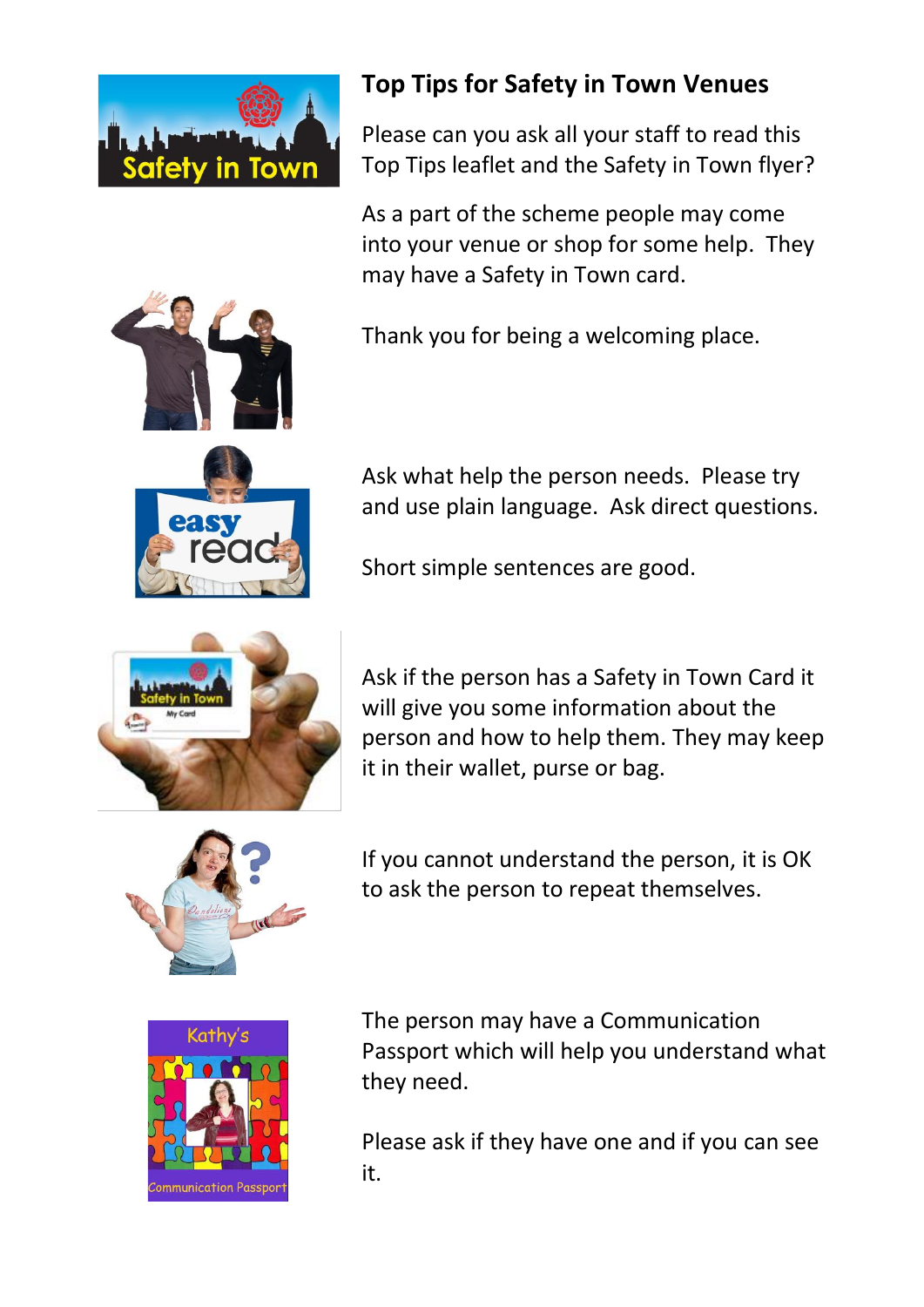

Ask if the person has a mobile phone so you can help them contact someone to get help.

If they need to you contact someone and they don't have a phone please offer to support them to contact someone.

These phone numbers may be on their Safety in Town card or on their person.



Please help the person call someone who can help, a family member, friend, support worker or neighbour.

If it is a medical emergency please call 999.

If they have experienced a hate crime, hate incident or bullying, they may like you to contact a Police Officer or Police Community Support Officer to report this. You can call 101 to do this or use the Shop Watch radio scheme.

The person may just need some reassurance or to sit down.

They may ask you to help.

For example, they may need help if they have missed their bus and need to get home.

You could help by contacting their family, friend or support to get their advice or pick them up.



**Number**